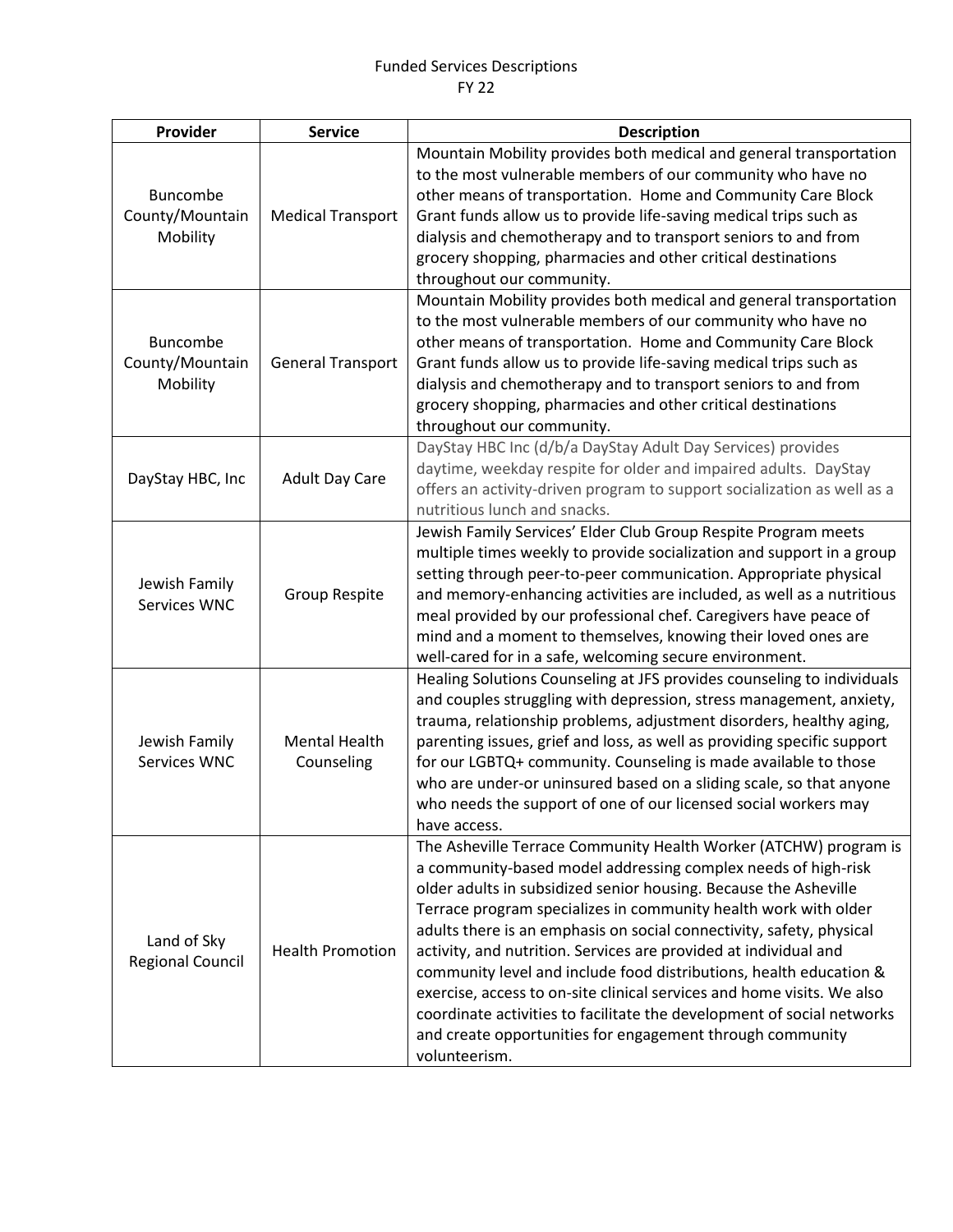## Funded Services Descriptions FY 22

| MAHEC - Home<br><b>Based Primary</b><br>Care Outreach            | <b>Health Promotion</b>        | MAHEC will offer home based primary care services and medication<br>management assistance through referrals from Buncombe County<br>Adult Protective Services and agency community partners.                                                                                                                                                                                                                                                                                                                                                |
|------------------------------------------------------------------|--------------------------------|---------------------------------------------------------------------------------------------------------------------------------------------------------------------------------------------------------------------------------------------------------------------------------------------------------------------------------------------------------------------------------------------------------------------------------------------------------------------------------------------------------------------------------------------|
| Meals on Wheels<br>of Asheville &<br><b>Buncombe County</b>      | <b>Home Delivered</b><br>Meals | Meals on Wheels of Asheville and Buncombe County delivers<br>prepared nutritious meals to homebound seniors helping them live<br>nourished lives with independence and security in their the comfort<br>of their own homes. The nutritious meal, friendly visit and safety<br>check help them cope with three of the biggest threats of aging:<br>hunger, isolation and loss of independence. Research proves that<br>when seniors have the right support, they gain greater quality of life,<br>need fewer hospital stays and live longer. |
| MemoryCare                                                       | Caregiver Support              | MemoryCare is a nonprofit out-patient clinic providing care<br>management services for families affected by dementia that<br>combines medical care of older adults with cognitive impairment<br>with support and education for their caregivers. The program is<br>available for anyone with need of this service- see<br>www.memorycare.org for additional information.                                                                                                                                                                    |
| <b>Mountain Housing</b><br>Opportunities, Inc.                   | <b>Housing Home</b><br>Improv. | The primary goal of the Emergency Home Repair Program is to<br>reduce imminent threats to life, health and safety in homes owned<br>and occupied by low and very low income people living in Buncombe<br>County. For HCCBG funding, the program clients are 60 years and<br>older and there are no restrictions on income.                                                                                                                                                                                                                  |
| MountainCare                                                     | <b>General Transport</b>       | MountainCare Adult Day Services is an engaging, safe, state certified<br>nonprofit Day Care/Day Health program that includes health<br>monitoring, social enrichment, therapeutic activities and nutritionally<br>balanced meals. We are open Monday-Friday from 7:30am to 5:30pm<br>and two Saturdays a month from 9:00am to 5:00pm.                                                                                                                                                                                                       |
| MountainCare                                                     | Adult Day Health               | MountainCare Adult Day Services is an engaging, safe, state certified<br>nonprofit Day Care/Day Health program that includes health<br>monitoring, social enrichment, therapeutic activities and nutritionally<br>balanced meals. We are open Monday-Friday from 7:30am to 5:30pm<br>and two Saturdays a month from 9:00am to 5:00pm.                                                                                                                                                                                                       |
| MountainCare                                                     | <b>Adult Day Care</b>          | MountainCare Adult Day Services is an engaging, safe, state certified<br>nonprofit Day Care/Day Health program that includes health<br>monitoring, social enrichment, therapeutic activities and nutritionally<br>balanced meals. We are open Monday-Friday from 7:30am to 5:30pm<br>and two Saturdays a month from 9:00am to 5:00pm.                                                                                                                                                                                                       |
| <b>OnTrack Financial</b><br><b>Education &amp;</b><br>Counseling | Financial<br>Counseling        | OnTrack Financial Education & Counseling's Silver Dollars Program<br>improves and supports financial wellbeing among older adults with<br>individual financial/housing counseling, education<br>programs/webinars, and free tax preparation. Please visit<br>www.ontrackwnc.org for updates on programs to help navigate<br>finances and housing challenges caused by COVID-19.                                                                                                                                                             |
| Pisgah Legal<br>Services - Elder<br>Law Program                  | Legal Services                 | Pisgah Legal Services' Elder Law Program provides free legal services<br>to low-income seniors (age 60 and older) who are in crisis due to<br>housing instability; dangerous or unhealthy living conditions;<br>creditor, financial, and physical abuse; consumer scams; illegal debt                                                                                                                                                                                                                                                       |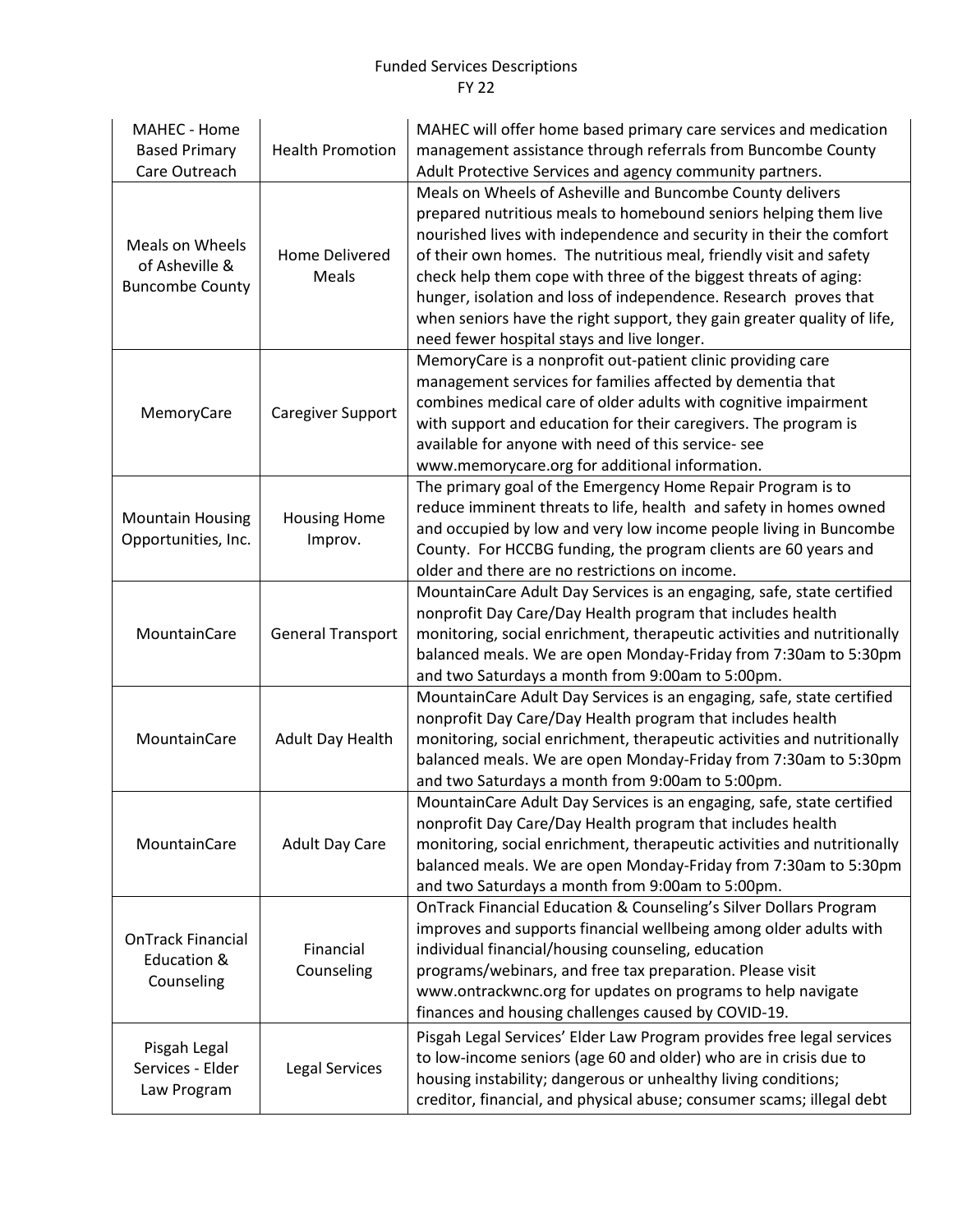## Funded Services Descriptions FY 22

|                                                               |                                  | collection; or lack of basic resources such as health care access or<br>subsistence income.                                                                                                                                                                                                                                                                                                                                                                                                                                                                                                                                                                                                                     |
|---------------------------------------------------------------|----------------------------------|-----------------------------------------------------------------------------------------------------------------------------------------------------------------------------------------------------------------------------------------------------------------------------------------------------------------------------------------------------------------------------------------------------------------------------------------------------------------------------------------------------------------------------------------------------------------------------------------------------------------------------------------------------------------------------------------------------------------|
| The Council on<br>Aging of<br>Buncombe<br>County, Inc.        | <b>Housing Home</b><br>Improv.   | In partnership with Asheville Area Habitat for Humanity, Council on<br>Aging social workers will work with individuals to identify<br>substandard housing and "aging in place" home repair needs. Clients<br>will receive security enhancements, mobility and accessibility<br>improvements and other home repairs from the Asheville Area<br>Habitat for Humanity that go beyond the scope of the Council on<br>Aging Minor Home Repair program, including<br>home rehabilitation/improvement solutions so clients can maintain<br>adequate housing, increase safety and other concerns, reduce cost<br>burden, and improve the likelihood that the individual can stay in<br>their homes as long as possible. |
| The Council on<br>Aging of<br><b>Buncombe</b><br>County, Inc. | <b>Congregate Meals</b>          | The Senior Dining and Wellness program offers eligible adults the<br>opportunity to enjoy free hot meals from Moose Cafe throughout the<br>week, opportunities to connect with others, and includes educational<br>and fitness programming geared toward health and wellness. Council<br>on Aging works with partnered meal sites at the Weaverville First<br>Baptist Church, Senior Opportunity Center, Shiloh Community Center,<br>and the Lakeview Center for Active Aging to meet nutritional and<br>social needs of our community with food, fun and friendship.                                                                                                                                           |
| The Council on<br>Aging of<br>Buncombe<br>County, Inc.        | Information &<br>Assistance      | Council on Aging provides information to community members about<br>available resources with aging service specialists and social workers<br>to answer questions, make referrals, and assist callers with getting<br>the services and support they need. We offer comprehensive,<br>person-centered information to ensure clients meet their goals with<br>a "no wrong door" approach to community resources coordination.                                                                                                                                                                                                                                                                                      |
| The Council on<br>Aging of<br><b>Buncombe</b><br>County, Inc. | In Home Aide<br>Level I, II, III | Council on Aging of Buncombe County's In Home Aide Care Manager<br>assists eligible clients in receiving no-cost companionship and<br>personal care services through a needs discovery process, including<br>service plans and care management to connect clients to carefully<br>selected, subcontracted and licensed care providers for regular in-<br>home care from trained professional caregivers (aides). These<br>services could include meal preparation, light housekeeping,<br>assistance with showers, mobility support, medication reminders,<br>toileting, dressing and grooming. We                                                                                                              |
| The Council on<br>Aging of<br><b>Buncombe</b><br>County, Inc. | Institutional<br>Respite         | Council on Aging caregiver specialists assist family care partners in<br>planning and arranging for time away from their loved one in adult<br>day and facility settings. Funds go toward these options to reduce<br>cost burden on families and ensure the level of care required to<br>support the care recipient. This short-term respite option is ideal for<br>families who are unable to keep their loved one in the home while<br>the care partner takes a break.                                                                                                                                                                                                                                        |